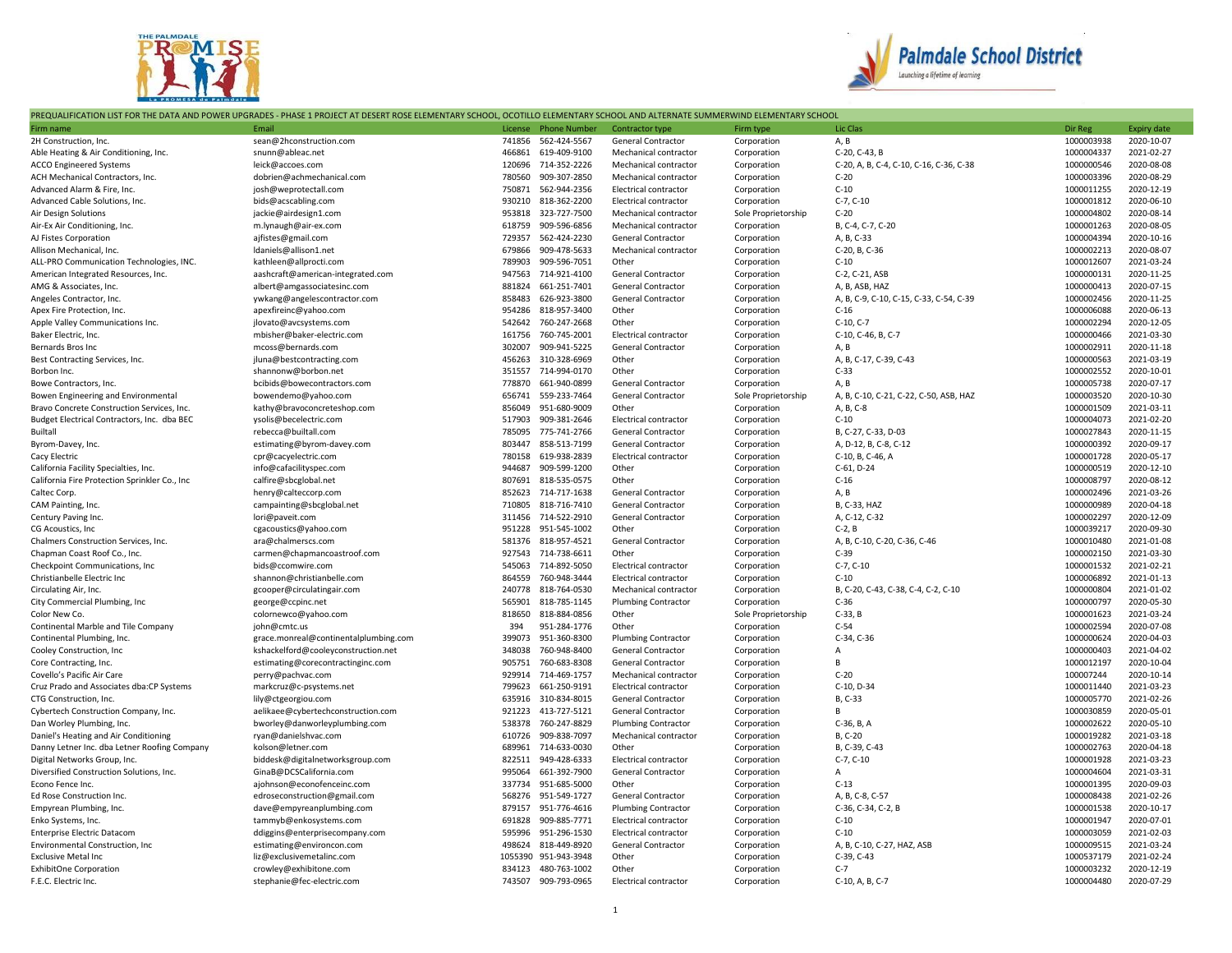



## PREQUALIFICATION LIST FOR THE DATA AND POWER UPGRADES - PHASE 1 PROJECT AT DESERT ROSE ELEMENTARY SCHOOL, OCOTILLO ELEMENTARY SCHOOL AND ALTERNATE SUMMERWIND ELEMENTARY SCHOOL

| Firm name                                                                      | Email                                        | License | <b>Phone Number</b>  | Contractor type              | Firm type           | Lic Clas                          | Dir Reg    | <b>Expiry date</b> |
|--------------------------------------------------------------------------------|----------------------------------------------|---------|----------------------|------------------------------|---------------------|-----------------------------------|------------|--------------------|
| Fast-Track Construction Corporation                                            | ric@ftcgc.com                                | 674880  | 310-215-3099         | <b>General Contractor</b>    | Corporation         | B, C-61, D-06                     | 1000004059 | 2020-06-17         |
| <b>Fix Painting Company</b>                                                    | aloizu@hotmail.com                           | 467787  | 8182250633           | Other                        | Sole Proprietorship | B. C-33                           | 1000001299 | 2021-01-01         |
| Franklin Mechanical Systems, Inc                                               | seth@fmshvac.net                             | 761887  | 951-845-1000         | Mechanical contractor        | Corporation         | $C-20$                            | 1000002063 | 2020-07-24         |
| G A Abell Inc. dba Precision Electric Company                                  | estimating@precisionelectricco.com           | 534116  | 619-390-2991         | Electrical contractor        | Corporation         | A, B, C-7, C-10, C-46             | 1000002037 | 2020-09-20         |
| G2K Construction, Inc.                                                         | Contact@G2KConstruction.com                  | 940662  | 818-889-6046         | <b>General Contractor</b>    | Corporation         | B                                 | 1000027687 | 2020-05-01         |
| GB CONSTRUCTION INC. dba Golden Bear Construction                              |                                              |         |                      |                              |                     |                                   |            |                    |
| Company                                                                        | gb@gbci.us                                   |         | 424458 310-324-3636  | <b>General Contractor</b>    | Corporation         | B, A                              | 1000003497 | 2020-05-28         |
| GBI Electric, Inc.                                                             | ggonzalez@gbielectric.com                    | 927175  | 818-262-3669         | <b>Electrical contractor</b> | Corporation         | B, C-10                           | 1000004950 | 2020-08-08         |
| Giant Services Inc.                                                            | brian@giantpowercomm.com                     | 920295  | 760-998-2929         | Electrical contractor        | Corporation         | $C-10$                            | 1000004953 | 2020-07-23         |
| HPS Mechanical, Inc.                                                           | planroom@hpsmechanical.com                   | 793014  | 661-397-2121         | <b>Plumbing Contractor</b>   | Corporation         | A, B, C-4, C-20, C-34, C-36       | 1000001107 | 2020-05-02         |
| Inland Building Construction Companies, Inc.                                   | estimating@ibccinc.com                       | 405281  | 909-884-6276         | <b>General Contractor</b>    | Corporation         | B, C-2, C-8, C-10, C-61           | 1000001174 | 2020-06-26         |
| Integrated Demolition and Remediation Inc.                                     | ami@idrdemo.com                              | 1003504 | 714-340-3333         | <b>General Contractor</b>    | Corporation         | ASB, A, B, C-21, C-22             | 1000023608 | 2020-10-02         |
| Interpipe Contracting, Inc.                                                    | info@interpipecontracting.com                | 578888  | 619-596-7733         | Plumbing Contractor          | Corporation         | C-34, C-36                        | 1000003586 | 2020-12-10         |
| Izurieta Fence Company, Inc.                                                   | izurietafence@aol.com                        | 925951  | 323-661-4759         | <b>Plumbing Contractor</b>   | Corporation         | $C-13$                            | 1000009221 | 2020-11-25         |
| J B Bostick Company, Inc.                                                      | greg@jbbostick.com                           | 341573  | 714-238-2121         | Other                        | Corporation         | $C-12, C-8$                       | 1000000734 | 2021-02-26         |
| <b>JAM Corporation</b>                                                         | geoff.szabo@jamfire.com                      | 791060  | 626-256-4400         | Electrical contractor        | Corporation         | B, C-10, C-16, C-7                | 1000005174 | 2020-09-16         |
|                                                                                |                                              |         |                      |                              |                     |                                   |            |                    |
| K F Y UNITED MECHANICAL CONTRACTORS, INC. dba<br>UNITED MECHANICAL CONTRACTORS | jeremy@umcontractors.com                     | 759496  | 805-583-1010         | <b>General Contractor</b>    | Corporation         | B, C-20                           | 1000004362 | 2021-01-16         |
| Kemcorp Construction, Inc.                                                     | melissa@kemcorp.net                          | 934522  | 909-947-0639         | <b>General Contractor</b>    | Corporation         | A, B                              | 1000002295 | 2020-08-07         |
| Klassen Corporation                                                            | katiea@klassencorp.com                       | 350573  | 661-489-4999         | <b>General Contractor</b>    | Corporation         | B, C-8, C-51                      | 1000000636 | 2021-01-02         |
| <b>KYA Services LLC</b>                                                        | trinity.lott@thekyagroup.com                 | 984827  | 714-881-2603         | <b>General Contractor</b>    | Partnership         | B, C-15                           | 1000003379 | 2021-01-02         |
| Leonida Builders Inc                                                           | panikos@leonidabuilders.com                  | 896772  | 951-532-7717         | General Contractor           | Corporation         | A, B, C-8                         | 1000025666 | 2021-01-06         |
| Lifetime Industries, Inc. dba: Parkwest Construction                           |                                              |         |                      |                              |                     |                                   |            |                    |
| Company                                                                        | stephanie@parkwestco.com                     | 580133  | 909-798-1333         | <b>General Contractor</b>    | Corporation         | A, B, C-7, C-10                   | 1000004472 | 2020-07-30         |
| Mack P and S Construction, Incorporated                                        | jennbmack@gmail.com                          | 995324  | 951-674-1267         | <b>Plumbing Contractor</b>   | Corporation         | A, B, C-36                        | 1000004137 | 2020-05-30         |
| Maranatha Sheet Metal, Inc.                                                    | kelly@maranathasheetmetal.com                | 915024  | 714-602-7764         | Other                        | Corporation         | $C-43$                            | 1000030456 | 2020-07-22         |
| <b>Mariscal Painting</b>                                                       | mariscal-painting@hotmail.com                | 899391  | 626-454-4761         | <b>General Contractor</b>    | Corporation         | B, C-33                           | 1000014481 | 2021-01-23         |
| Medallion Contracting, Inc.                                                    | barbara@medallioncontractinginc.com          | 567084  | 661-949-3205         | General Contractor           | Corporation         | R.                                | 1000000951 | 2021-03-23         |
| <b>Mesa Energy Systems</b>                                                     | rarellano@emcor.net                          | 611215  | 661-335-1500         | Mechanical contractor        | Corporation         | C-36, C-20, C-10, B, C-38         | 1000002425 | 2020-08-14         |
| Michael Venosta Plumbing                                                       | kelly@michaelvenostaplumbing.com             | 969247  | 408-842-4004         | <b>Plumbing Contractor</b>   | Sole Proprietorship | $C-36$                            | 1000038998 | 2021-02-03         |
| NKS Mechanical Contracting, Inc.                                               | veronica@nksmechanical.com                   | 865725  | 714-281-5123         | <b>General Contractor</b>    | Corporation         | B, C-20                           | 1000003330 | 2021-01-03         |
| <b>Novus Construction</b>                                                      | winni@novusconstruction.com                  | 528475  | 818-700-2649         | <b>General Contractor</b>    | Corporation         | B, C-9                            | 1000000684 | 2021-03-19         |
| Oakview Constructors, Inc.                                                     | tammy@oakviewci.com                          | 462847  | 909-795-0990         | General Contractor           | Corporation         | B, C-8                            | 1000024003 | 2021-03-02         |
| Ohno Construction Company                                                      | ohnocc@comcast.net                           | 833470  | 619-278-8824         | General Contractor           | Corporation         | A, B, C-12, C-27, D-12            | 1000000584 | 2021-02-20         |
| Pacific Contractors Group, Inc.                                                | pacificcontractorsinc@gmail.com              | 927973  | 818-993-5899         | <b>General Contractor</b>    | Corporation         | B, C-33                           | 1000002862 | 2020-11-04         |
| Painting & Decor, Inc.                                                         | painting.decor@cox.net                       | 276640  | 949-888-2565         | <b>General Contractor</b>    | Corporation         | B, C-33                           | 1000002852 | 2021-02-05         |
| Pathway Communications LTD                                                     | beckyt@pcomus.com                            | 868539  | 619-847-0169         | <b>Electrical contractor</b> | Partnership         | $C-7$                             | 1000001958 | 2020-09-25         |
| Paul C Miller Construction Co., Inc.                                           | andrea@millercon.com                         | 933449  | 909-484-1009         | General Contractor           | Corporation         | B                                 | 1000002747 | 2020-12-17         |
| Penn Air Control Inc.                                                          | marissa@pennairgroup.com                     | 348326  | 714-220-9091         | Other                        | Corporation         | $C-20$                            | 1000004883 | 2020-07-22         |
| <b>PGC Construction inc</b>                                                    | pgcconstruction1@gmail.com                   | 829086  | 951-545-1234         | Mechanical contractor        | Corporation         | $C-43$                            | 1000036314 | 2020-08-02         |
| Piana Construction & Painting                                                  | pianaconstruction@sbcglobal.net              | 731555  | 818-488-1740         | Other                        | Corporation         | B, C-33                           | 1000002822 | 2021-02-24         |
| Pinner Construction Co., Inc.                                                  | justin@pinnerconstruction.com                | 166010  | 714-490-4000         | <b>General Contractor</b>    | Corporation         | A, B                              | 1000002513 | 2020-04-10         |
| Platinum Construction, Inc.                                                    | nwalker@platconinc.com                       | 870864  | 714-527-0700         | Other                        | Corporation         | A, B, C-9, C-10, C-20, C-35, C-36 | 1000006755 | 2021-01-08         |
| Plumbing Systems West, Inc. DBA: Mechanical Insulation                         |                                              |         |                      |                              |                     |                                   |            |                    |
| Systems                                                                        | heather@mechinsulation.net                   | 992207  | 909-794-3823         | <b>Plumbing Contractor</b>   | Corporation         | B, C-2, C-36                      | 1000009254 | 2021-03-17         |
| PMK Professional Inc.                                                          | maziyar@pmkpro.com                           | 959668  | 949-679-9800         | Electrical contractor        | Corporation         | $C-7, C-10$                       | 1000004512 | 2020-10-21         |
| Polychrome Construction Inc.                                                   | info@polychromepainting.com                  | 993826  | 818-831-8308         | Other                        | Corporation         | $C-33$                            | 1000020697 | 2021-03-31         |
| Preferred Ceilings, Inc.                                                       | zoila@preferredceilings.com                  | 705630  | 714-255-9336         | Other                        | Corporation         | A, B, C-2, C-10, D-50             | 1000001964 | 2020-10-29         |
| Presidential Fire Protection, Inc.                                             | samantha@presidentialfireprotection.com      | 847133  | 916-379-9199         | Other                        | Corporation         | $C-16$                            | 1000003447 | 2020-07-15         |
| Prime Painting Contractors, Inc.                                               | hq@primeptg.net                              | 717259  | 818-833-8866         | Other                        | Corporation         | $C-33$ , B                        | 1000008197 | 2021-02-18         |
| Pro-Craft Construction, Inc.                                                   | estimating@procraftci.com                    | 467234  | 909-790-5222         | <b>Plumbing Contractor</b>   | Corporation         | C-36, C-34, B, A, C-42, C-2, C-16 | 1000001106 | 2020-06-26         |
| Progressive Surface Solutions LLC                                              | craig.maurer@progressivesurfacesolutions.com | 929883  | 714-586-5543         | Other                        | Partnership         | $C-15, D-12$                      | 1000042517 | 2021-01-06         |
| R.C. Becker and Son, Inc                                                       | nfranklin@rcbeckerandson.com                 | 258762  | 661-259-4845         | <b>General Contractor</b>    | Corporation         | A, C-12                           | 1000001096 | 2021-03-24         |
| R.C. Construction Services Inc                                                 | bids@rcconstruction.com                      | 716719  | 909-829-3688         | General Contractor           | Corporation         | B, C-8                            | 1000002662 | 2021-01-17         |
| RAN Enterprises, Inc.                                                          | thierry@ranent.com                           | 818754  | 714-842-8688         | Mechanical contractor        | Corporation         | B, C-20                           | 1000007881 | 2020-10-02         |
| Ravco Inc.                                                                     | scott.sampson@ravcoinc.com                   | 390464  | 714-538-6200         | <b>General Contractor</b>    | Corporation         | В                                 | 1000406164 | 2021-03-24         |
| RB SHEET METAL, INC.                                                           | rbsheetmetal@verizon.net                     | 639711  | 909-794-1775         | Other                        | Corporation         | $C-43$                            | 1000002821 | 2021-03-09         |
| RDM Electric Co., Inc.                                                         | m.deleon@rdmcompanies.com                    | 539194  | 909-591-0990         | Electrical contractor        | Corporation         | $C-10$                            | 1000000776 | 2020-09-09         |
| Reyes & Sons Electric, Inc.                                                    | dede@reyesnsonsinc.com                       | 817091  | 818-365-2030         | Electrical contractor        | Corporation         | $C-10$                            | 1000003506 | 2021-02-27         |
| Rivera Equipment dba Valley Industrial Mechanical                              | cortney@revim.co                             |         | 1051483 760-646-7974 | <b>Plumbing Contractor</b>   | Corporation         | $C-36$                            | 1000365455 | 2020-07-23         |
| Russell Sigler Inc.                                                            | jmyers@siglers.com                           |         | 960159 714-421-2455  | Mechanical contractor        | Corporation         | $C-20$                            | 1000005440 | 2020-06-07         |
|                                                                                |                                              |         |                      |                              |                     |                                   |            |                    |